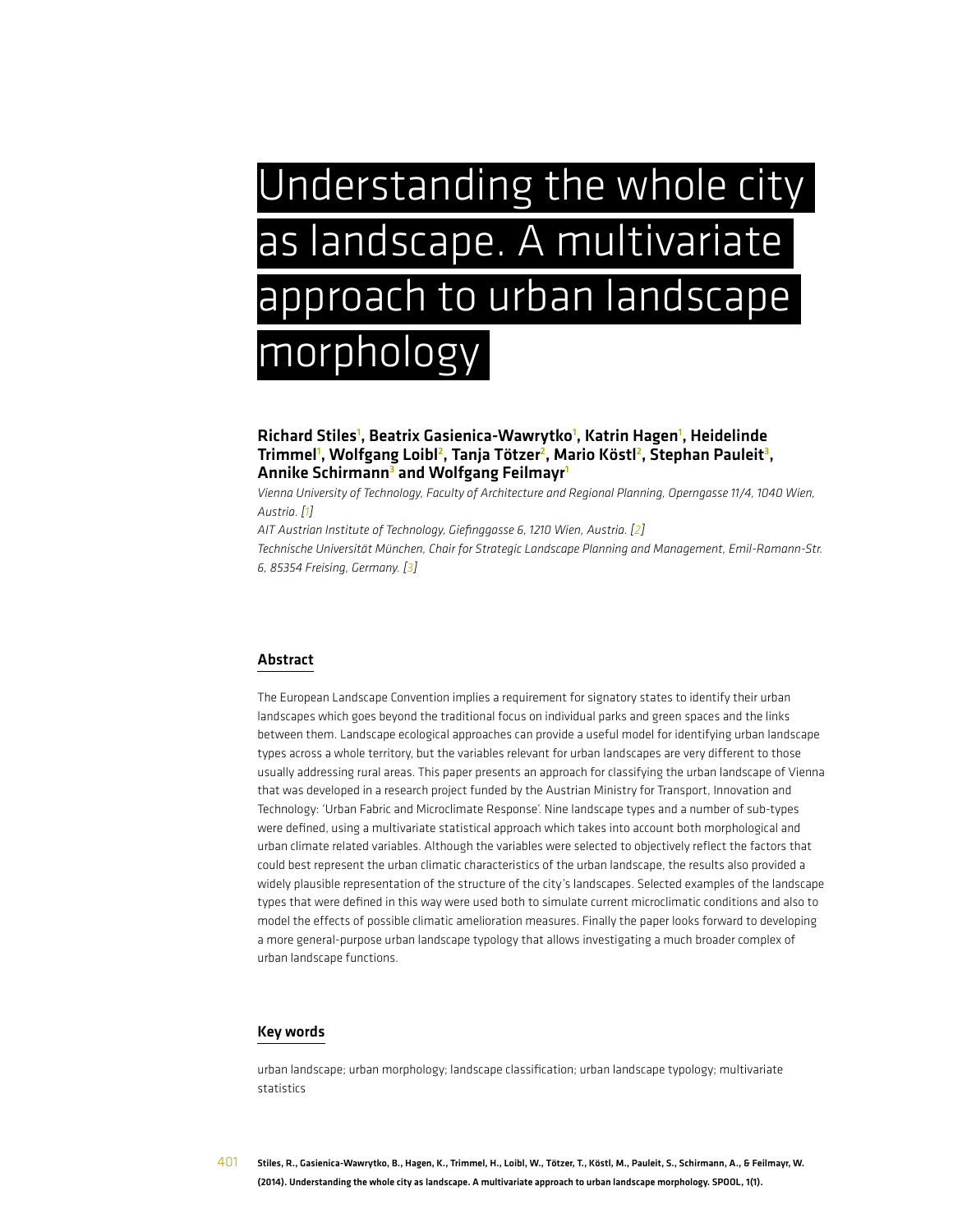# 1. Introduction

An increasing hierarchy of levels of organisation can be identified within different fields of scientific endeavour. In the field of botany, one important jump in scale took place between the study of the flora – the occurrence and distribution of plant species within a particular geographic area, and the study of vegetation – which grew out of the realisation that particular species tend to occur in relatively constant groupings, and that these tend to map on to geomorphological patterns and the distribution of soil types (e.g. Braun-Blanquet, 1932).

A further critical step up the ladder of organisation levels in the landscape field took place with the systematic application of vegetation ecological methods at the landscape scale, in particular in the context of the definition of 'land classes' for Great Britain (e.g. Bunce et al, 1996). This approach has been applied to the whole area of Great Britain. However, because it was always intended primarily as a means of structuring ecological surveys, urban areas were excluded from the classification and left 'white', or at best were all lumped together as one homogenous urban class. Studies which have built on this tradition at the European level (e.g. Mücher et al, 2003) have similarly treated 'urban' as a single, undifferentiated landscape type. Other European level approaches to looking at land use within a consistent framework have not really addressed the issue of resolving the inner structure of urban areas. Instead the focus has been more on delineating the edges of towns and cities from both a structural and a functional point of view, e.g. with the definition of Urban Morphological Zones – UMZs (European Environment Agency, 2006) or Functional Urban Areas (Espon, 2007).

Within urban areas, the landscape tradition has, at best, taken a 'patchy' view of towns and cities. While rural areas are generally considered to be 'all landscape', albeit with embedded buildings and structures, the landscape focus on urban areas is generally directed primarily at parks, public gardens and other 'classic' open spaces such as squares. Although other mono-functional green spaces such as allotment sites, sports grounds, cemeteries or outdoor swimming baths are frequently also considered as part of the urban landscape, in all cases attention has tended to concentrate on a series of isolated 'green' spaces within the wider urban fabric.

This view of the landscapes of urban areas is frequently complemented by attempts to identify and create links and connections, both between these individual green spaces and between these and the surrounding rural landscape. Classic 'point' green spaces are thus joined by linear features such as green links, green wedges and green corridors. Together these 'points' and 'lines' helped to fill out the landscape view of urban areas, but the intervening matrix of the urban fabric, which accounts for the great majority of urban areas remained largely excluded from the 'urban landscape'.

This view of the landscapes of urban areas is frequently complemented by attempts to identify and create links and connections, both between these individual green spaces and between these and the surrounding rural landscape. Classic 'point' green spaces are thus joined by linear features such as green links, green wedges and green corridors. Together these 'points' and 'lines' helped to fill out the landscape view of urban areas, but the intervening matrix of the urban fabric, which accounts for the great majority of urban areas remained largely excluded from the 'urban landscape'.

This article will first discuss the larger context that is provided by the European Landscape Convention (which celebrates in 2014 the tenth anniversary of its coming into force), and the 'Urban Fabric and Microclimate Response' project in which the results were produced. Next, it describes the methodology, based on the definition of urban landscape units, and the selection of attributes and variables with which the urban landscape types of Vienna are defined. The article outlines briefly the main spatial characteristics of the Austrian capital which serves as case-study. This is followed by the presentation of the urban landscape classification that was the outcome of the research: the urban structure of Vienna, and the overall pattern of urban landscape types. The landscape types form the basis for simulating the microclimate. The article closes off with discussion and conclusions.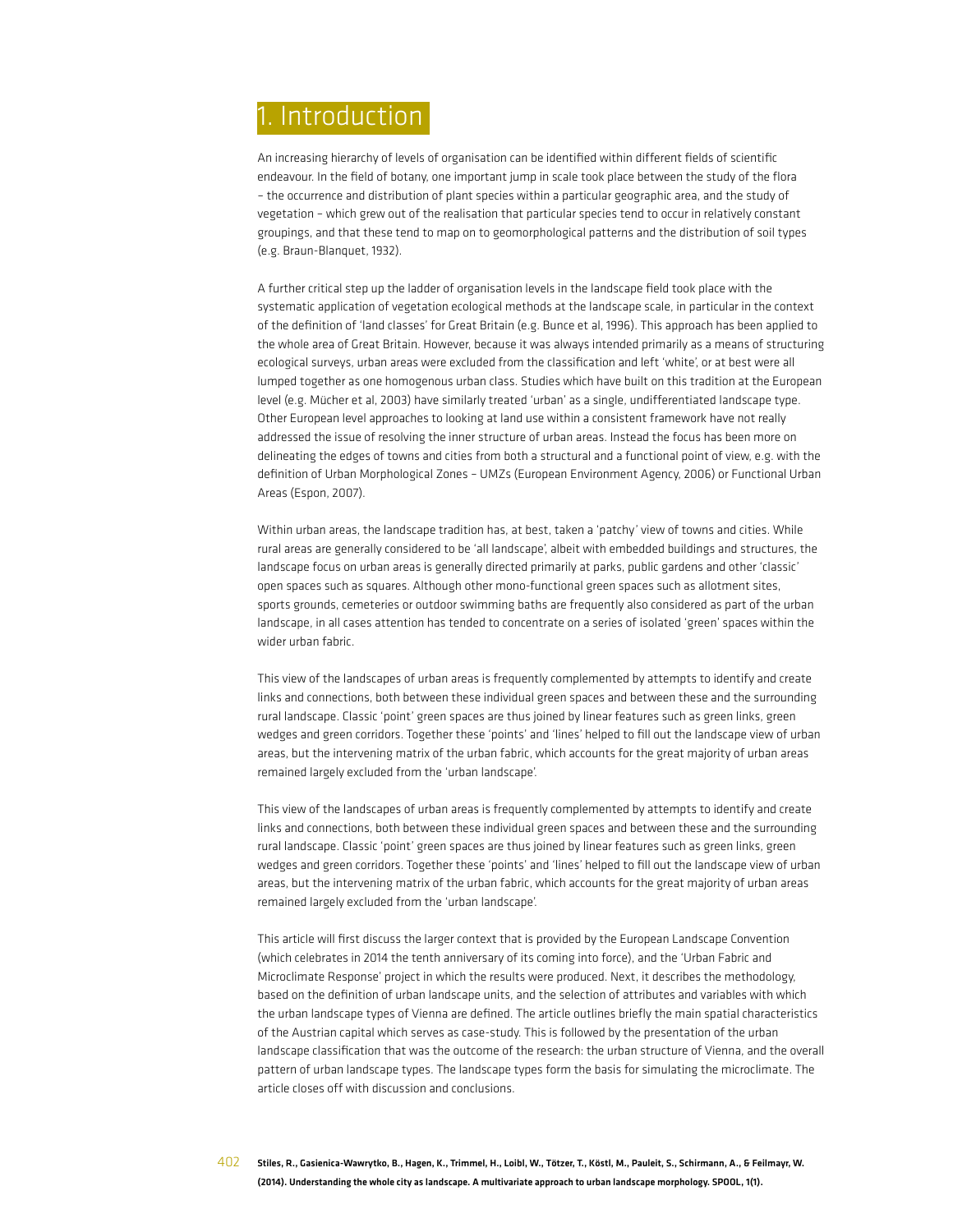

#### Urban implications of the European Landscape Convention

The European Landscape Convention, ELC (Council of Europe, 2000), defines the whole territory of the signatory states as landscape, and thereby explicitly includes urban areas. But the Convention does something else very important too: it calls upon signatory states to identify their landscapes, and explicitly includes urban and peri-urban landscapes, in addition to the 'natural' and 'rural' ones (ELC Article 2).

Taking the Convention seriously requires doing more than simply divide the territory into four classes to correspond to the above four landscape 'types'; and in the case of most signatory states detailed landscape classifications have been or are being prepared. These generally break down the rural and natural landscape into a series of landscape types, which are described in terms of their landscape character, but have little to say about urban or peri-urban landscapes (Swanwick, 2002). As a result there is clearly a need for an analogous approach to urban areas which identifies urban landscape types in a territorially comprehensive manner.

While landscape ecology inspired approaches, such as those pioneered by Bunce, can provide important inspiration and methodological models for addressing the urban landscape, it is clearly evident that the natural ecological structure of the landscape is significantly 'overwritten' by the patterns of built development during the urbanisation process, and its role in towns and cities must, as a result, be considerably diminished. If we accept this, then it is necessary to take a holistic approach and consider the urban landscape as a phenomenon which includes the buildings and structures that now 'obscure' the underlying landscape structure, as well as the open spaces.

In a possible response to these considerations, the idea of 'landscape urbanism' (Waldheim, 2006), with its implied promise to apply landscape ideas to the whole city, might appear to present itself as the answer for which the discipline has been waiting. But despite the enthusiasm with which this rather nebulous concept has been taken up by many architects and urban designers, there remain a lot of question marks as to what it actually represents and how helpful it actually is. Thompson's critical analysis of the claims of landscape urbanism provides an excellent overview of the issues involved (Thompson, 2012). Its shortcomings are particularly overt with regard to its potential for the treatment of existing towns and cities: its 'blindness to pre-existing structures, urban ecologies and morphological patterns' is even pointed out by one of the contributors to the seminal Landscape Urbanism text (Shane, 2006).

If, instead, one continues with the vegetation science analogy, urban landscapes might be considered as being analogous to what ecologists describe as azonal vegetation types (e.g. Breckle, 2002, p. 73). Here one specific eco-factor (such as water in the case of riverine ecosystems or altitude in the case of alpine ecosystems) over-rides the local environmental conditions to impose a consistent form of vegetation that ignores other environmental boundaries. In the case of urban landscapes it can be said to be the interaction of built fabric and open space structure that is critical for understanding the city as an urban landscape, and not the traditionally studied ecological factors. Such configurations tend to be consistent across most towns and cities, largely irrespective of their (bio)geographical location. Urban areas in general can therefore be seen as an azonal landscape type, but approaches to defining the finer sub-division of this broader type need to be developed, not least to fulfil the requirements of the European Landscape Convention 'to identify (urban) landscapes' at a resolution which is more meaningful from a planning perspective. Some interesting local examples already exist of attempts to map the urban structure or the urban biotopes of particular cities, but these tend to be based on narrower land use designations and not on broader landscape considerations (e.g. the Berlin Environmental Atlas). Other approaches aim to classify urban areas from an urban ecological point of view based on land use and land cover mosaics (e.g. Pauleit and Breuste, 2011).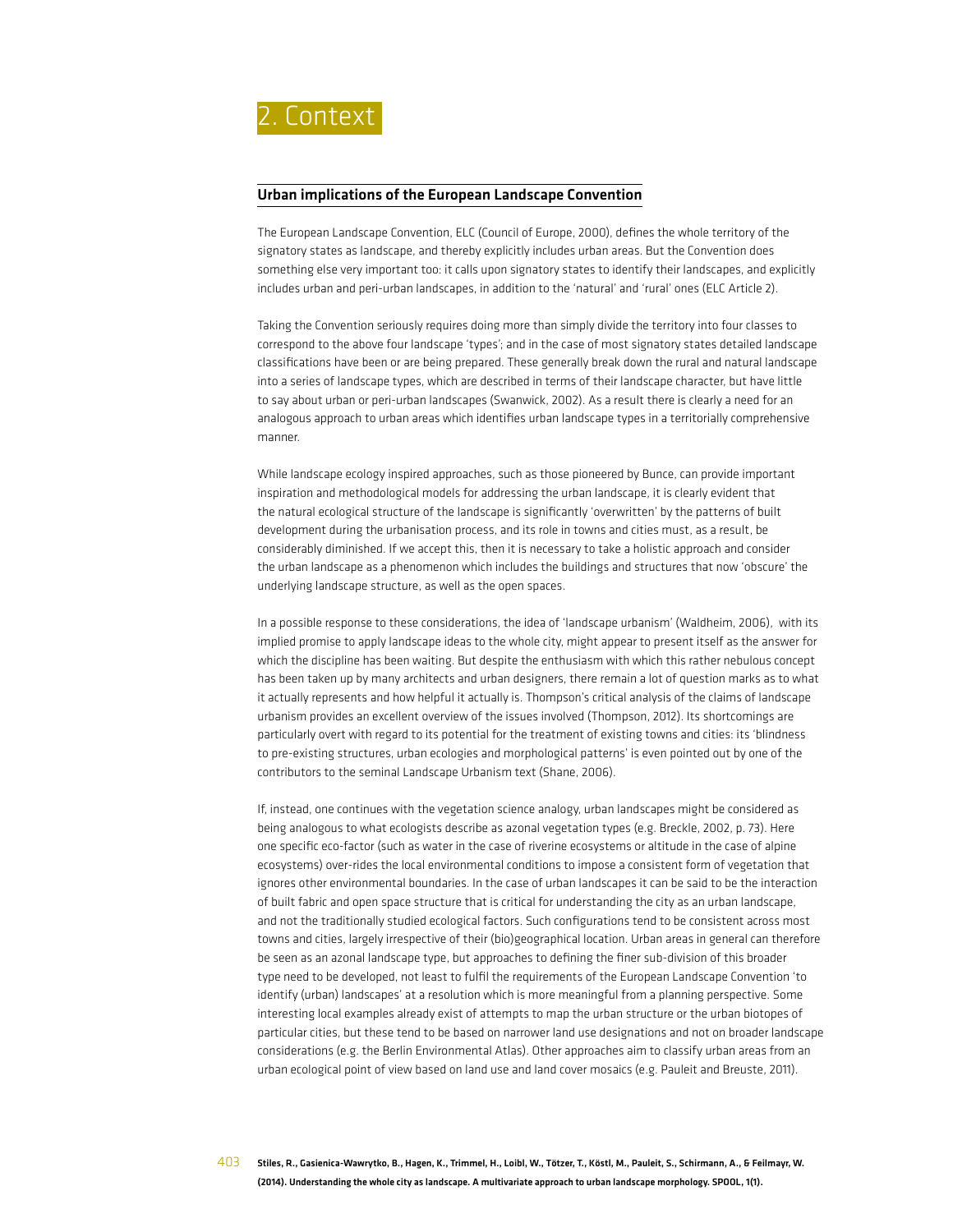### The Urban Fabric and Microclimate Response project

The idea that different urban landscape types will have different microclimatic characteristics, which will affect the way in which they react to climate change and affords different potentials for the amelioration of the effects of global warming, provided the impetus to develop an urban landscape typology for the city of Vienna as the first stage of a study into the impacts of global warming on urban microclimate.

The study 'Urban Fabric and Microclimate Response – Assessment and Design Improvement' is part of the Austrian Climate Research Programme (ACRP) and took place in the thematic area 'understanding the climate system and consequences of climate change'. The ACRP-programme was funded by the Klimaund Energiefonds, of the Austrian Ministry for Transport, Innovation and Technology. Stiles et al. (2014) published the outcomes of the project in an extensive final report consisting of eight chapters written in the German language, supplemented by a summary report that was published both in German and English.

Before developing the typology, it was necessary to operationalise the concept of urban landscape in a manner that was relevant for the purposes of the project. The purpose of developing a typological approach as a starting point, was to be able to identify the various landscape types within the city boundaries, in terms of the factors which were likely to have an impact on the urban climate, and to be subsequently able to make specific recommendations for climate adaption measures tailored to the specific urban landscape types in question. While the typology had to make sense both in the context of Vienna's urban structure and in relation to the factors which are likely to influence the urban climate, it was clearly also desirable to develop an approach which could also have a wider applicability to other aspects of the urban landscape and to urban areas in general. It offers the possibility of, for example, undertaking future comparative studies of the landscapes of different European cities.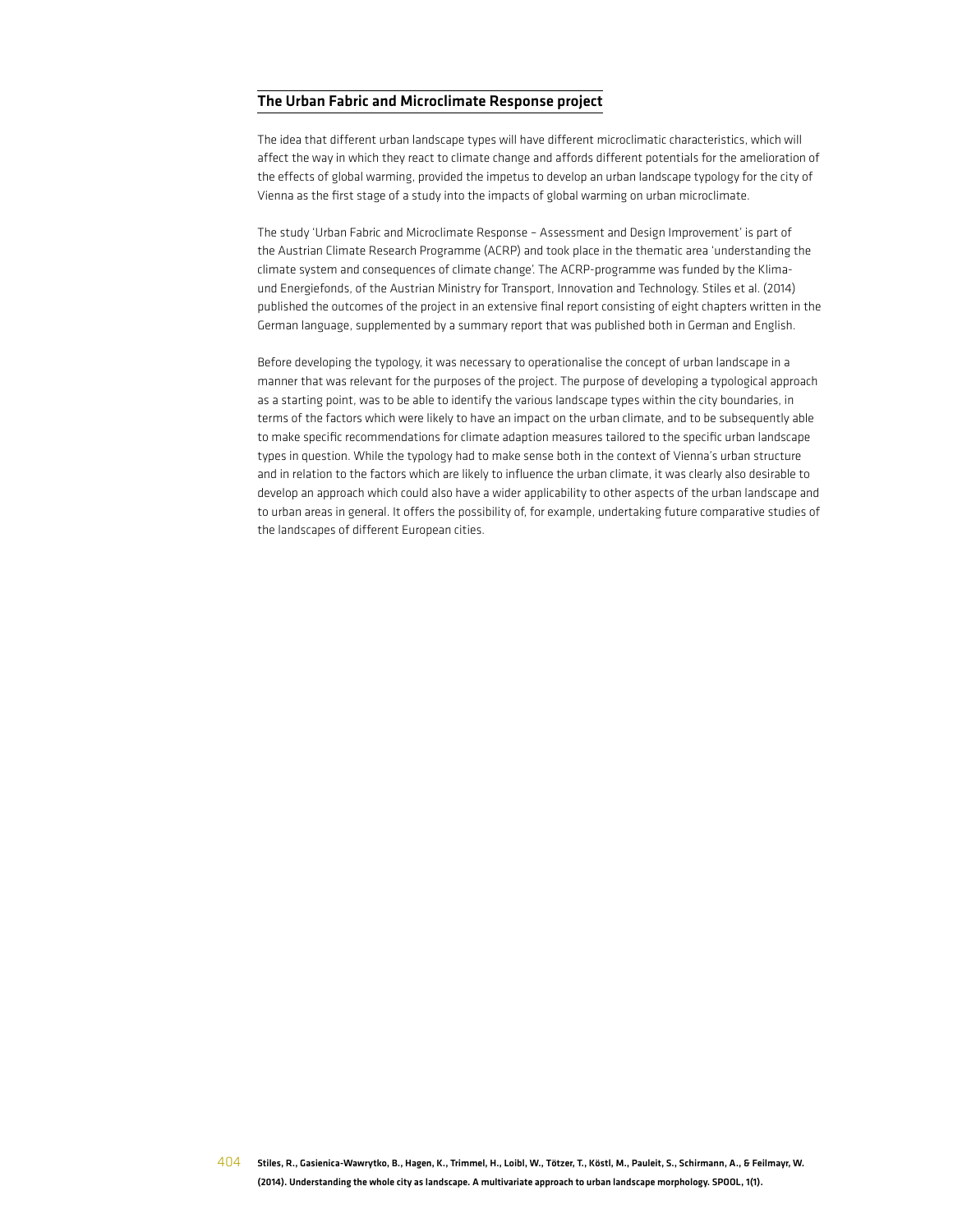

#### Definition of urban landscape units

In order to be able to collect the relevant data to characterise and map urban landscapes, it was necessary first to decide on appropriate units and a scale for the study. Some studies have made use of land use maps as a basis for defining urban landscape units – the Berlin Environmental Atlas (Berlin, 2002) is a good example of this approach – but this was felt to be unsatisfactory, as landscapes are by their nature characterised by consistent mixes of different land use types and are not made up of mono-functional areas. The analogy of vegetation mapping is useful here: vegetation types can be seen as a level of organisation below that of landscapes, and these do not consist of species monocultures but of characteristic and repeated mixtures of groups of species. Much the same can be said for urban landscapes, which can be thought of as characteristic combinations of land use, built fabric and open space structure. Note: this is in stark contrast to most approaches to landscapes in rural areas, which tend to be primarily defined in terms of their 'natural' characteristics such as geology, soils, hydrology, vegetation etc. Sampling vegetation is typically undertaken using sample quadrats within which the percentage cover of the different species, together with relevant environmental data are recorded. These commonly range from one metre square for grassland vegetation to considerably larger plots for sampling forest areas. This approach has already been successfully scaled up and adapted to the landscape scale, most notably in the context of the definition of 'land classes' for Great Britain (e.g. Bunce et al, 1996). The land classes were defined by sampling land use and environmental information at a scale of 1 x 1 km across the British Isles, whereby urban areas were specifically excluded from the study, which was intended primarily as a means of structuring ecological surveys. While the UK land classification provides a valuable model for the overall approach of developing an urban landscape typology, the scale of the landscape units and the environmental and land use data used needed to be reviewed and adapted for the Vienna study.

For a number of reasons it was decided that a one quarter kilometre square quadrant (500 x 500 metres) would be the most appropriate scale at which to collect the information. To some extent the size of the landscape unit will always be a compromise between practicality and ideal optima. The size of the unit must make sense in the context of the study area as a whole and the granularity of the landscapes it contains, but it also needs to reflect the level of internal diversity to be expected. Furthermore, as landscapes are 'areas as perceived by people' the human scale and perspective was also a consideration. However, the importance of practicality cannot be underestimated, and a simple square grid could not be more straightforward and easier to work with. Seen from the scale of the city as a whole, an individual landscape unit of 500 metres by 500 metres, giving it an area of 25 hectares, allowed a sufficiently fine scale to be represented within the texture of the urban fabric of a city which has an overall area of 415 km<sup>2</sup>, while at the same time giving a manageable overall number of landscape units within the city boundaries. Viewed from the perspective of an individual quarter kilometre square quadrant, the level of detail which could be resolved allowed individual streets, open spaces, land parcels and the buildings and open spaces within them to be easily identified and mapped. This was important, as the ultimate purpose of the study was to focus on making recommendations for ameliorating the impacts of climate change for the main urban landscape types identified, based on simulations of specific interventions in the open space structure, and these needed to be implemented at the level of the individual street or plot. Consequently, identifying the typical patterns of land use and open space which are characteristic of each urban landscape type was an important precondition for the second phase of the study. Finally, the idea of neighbourhood as expressed by 'easy walking distance' is also approximately embodied within a quadrant of 500 x 500 metres, which can be traversed on foot in about five minutes. This means that, whatever the diversity of its internal structure, it can be considered as an urban landscape unit that can be easily perceived by a person moving within it at the pedestrian scale.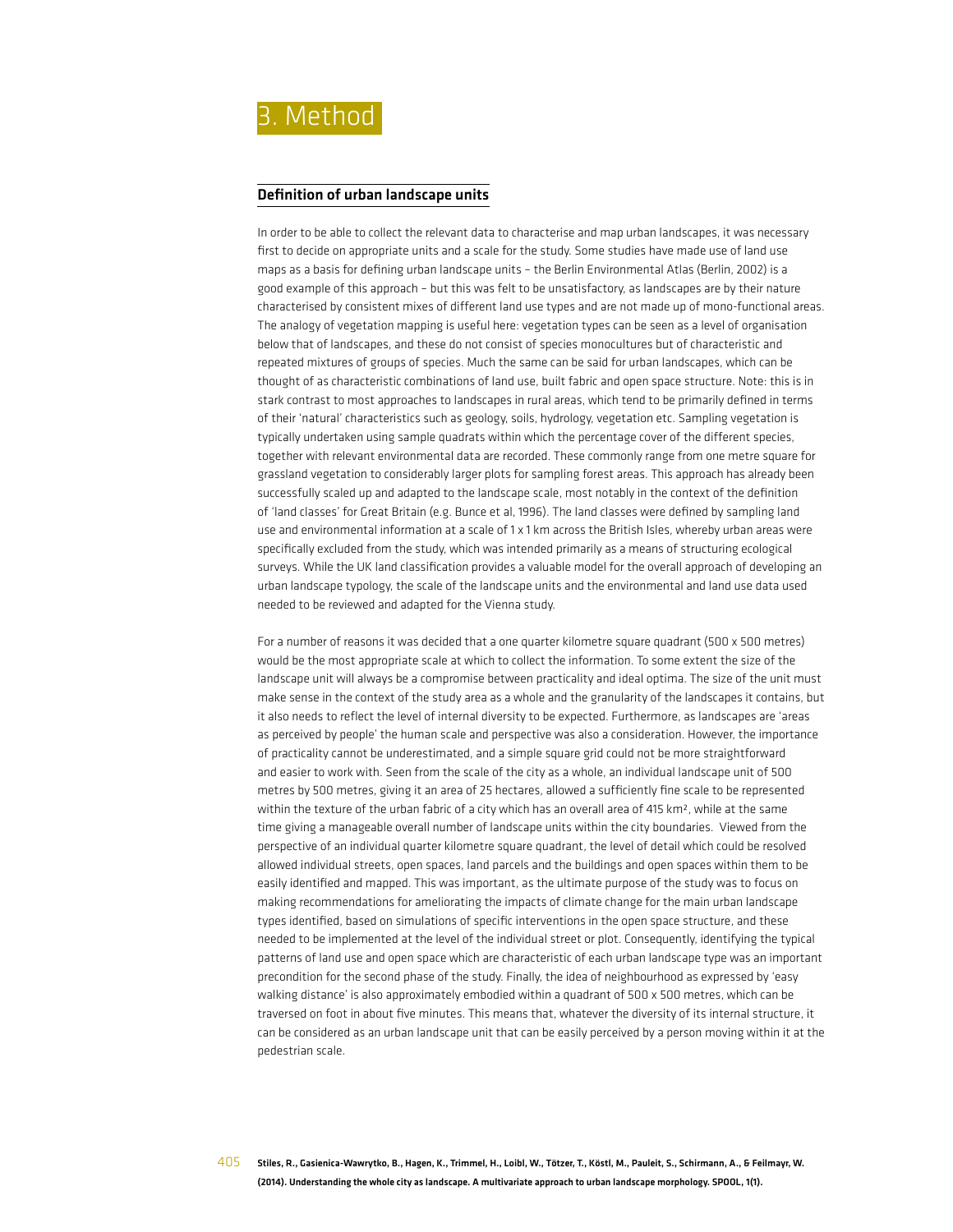### Selection of attributes and variables with which to define urban landscape types

It is important to bear in mind that the purpose of this study was to look at the relationship between urban fabric and microclimate, in order to be able to make recommendations regarding the possibilities for the mitigation of the impacts of climate change. The classification was therefore not intended primarily to be a general purpose one, but one which would generate an urban landscape typology that was influenced by factors affecting urban climate and microclimate. A wide range of variables reflecting six main groups of attributes was initially considered. These were:

- (Micro)Climatic factors
- Topography
- Land use
- Buildings and structures
- Roads and streets
- Open spaces

The availability of data in a suitable and sufficiently detailed digital form for the city as a whole was clearly also an essential practical precondition to be considered, as was the need to limit the possible variables to a practicable number. The above were simplified down to four groups of attributes, which were agreed on as the basis for generating the typology. Each was represented by a number of key variables. Data relating to the following variables were collected for each of 1458 quadrants which were located fully within the city's administrative boundaries :

- (Micro)Climatic factors
	- Severity of winters (average number of days with average minus temperatures)
	- Summer warmth (average number of days with average temperatures > 20°C)
	- Summer days (average number of days with max temp > 25°C)
	- $-$  Hot days (average number of days with max temp  $> 30^{\circ}$ C)
	- Hot nights (average number of days where min temp did not fall below 20°C)
	- Annual precipitation (in mm)
- Topography
	- Absolute altitude (at centre of quadrant in metres)
	- Difference between the highest and lowest point in each quadrant (in metres)
	- Vertical position relative to neighbouring quadrants (in metres)
	- Average slope gradient (in degrees)
	- Average aspect of slope (in degrees)
- Open spaces
	- Proportion of impermeable surfaces (as a percentage)
	- Proportion of vegetation per quadrant according to height classes
	- $< 0.5$  m (grass and perennials)
	- 0.5 3.5 m (shrubs and small trees)
	- 3.5 15 m (e.g. street trees)
	- $-$  > 15 m (individual specimen trees)
	- Proportion of water surface per quadrant (as a percentage)
	- Vegetation shadow at 3 times of day on June 21st (as a percentage)
- Buildings and structures
	- Proportion of quadrant built up (as a percentage)
	- Median building height (in metres)
	- Roughness (building height difference in metres)
	- Length of external facades (in metres)
	- Length of internal facades (in metres)
	- Length of external facades where distance to street is > 5 metres (metres)
	- Main orientation of streets in relation the main prevailing winds (NE-SW and E-W)
	- Area shaded by buildings at 3 different times of day on 21.6. (mid-summer) and 21.12 (mid-winter) (as a percentage)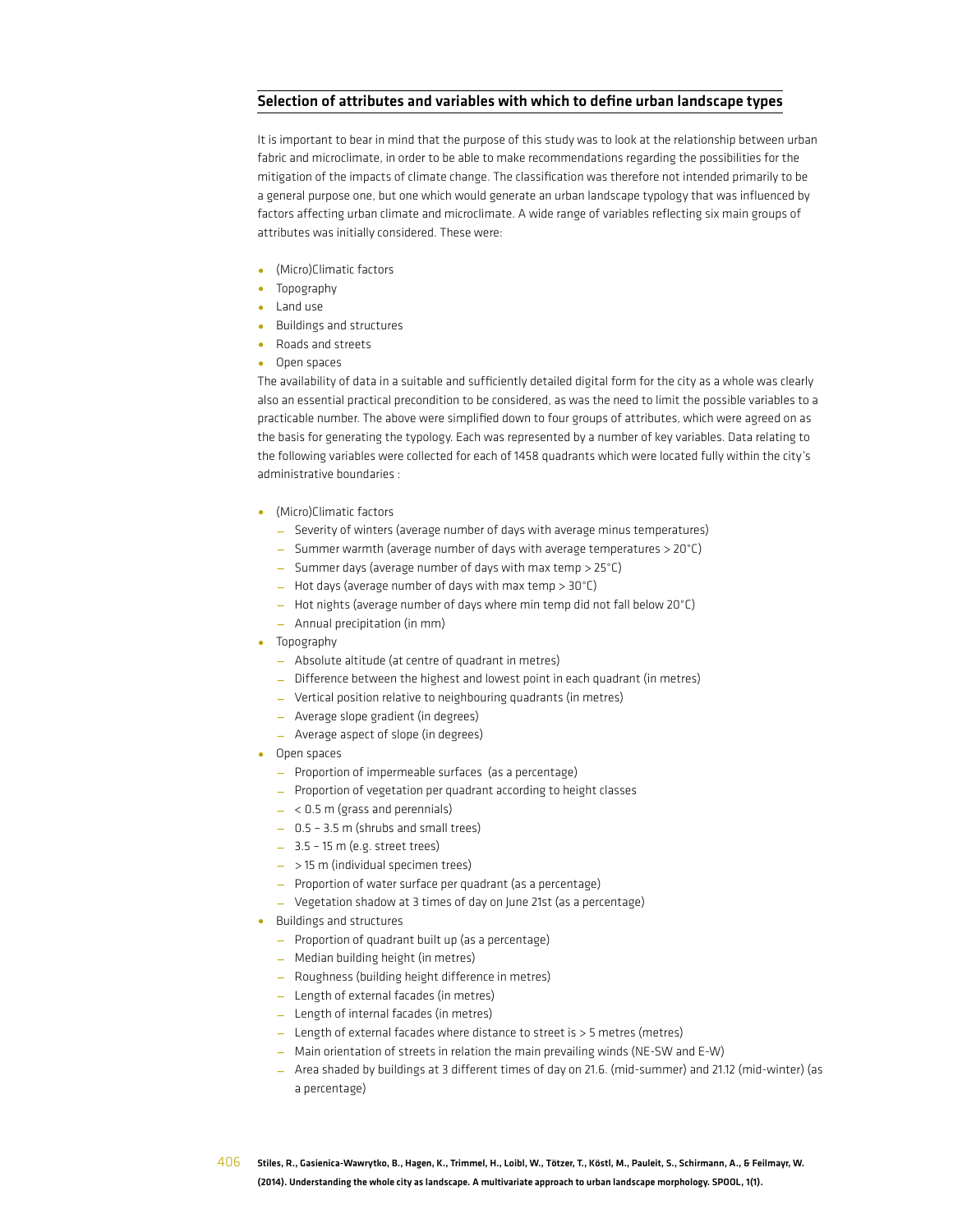These data were computed for each of the quadrants which lay entirely within the city boundaries. Subsequently a factor analysis was carried out in order to ascertain which of these variables were potentially correlated with one another. This resulted in a simplification to nine significant factors: one for climate, two for topography, three for open spaces and three for buildings and structures (see Fig 1.).



*Results of factor analysis for the selected variables.*

Finally an iterative two step cluster analysis was carried out, as a result of which the nine variables which had been identified by the factor analysis were grouped to place each of the quadrants considered into one of nine different clusters, each of which represented a different urban landscape type (urban fabric – to use the terminology of the project in question). Plotted on the map of Vienna they gave the picture seen in Figure 2. For someone who is familiar with the urban structure of Vienna, the result is immediately recognisable and convincing.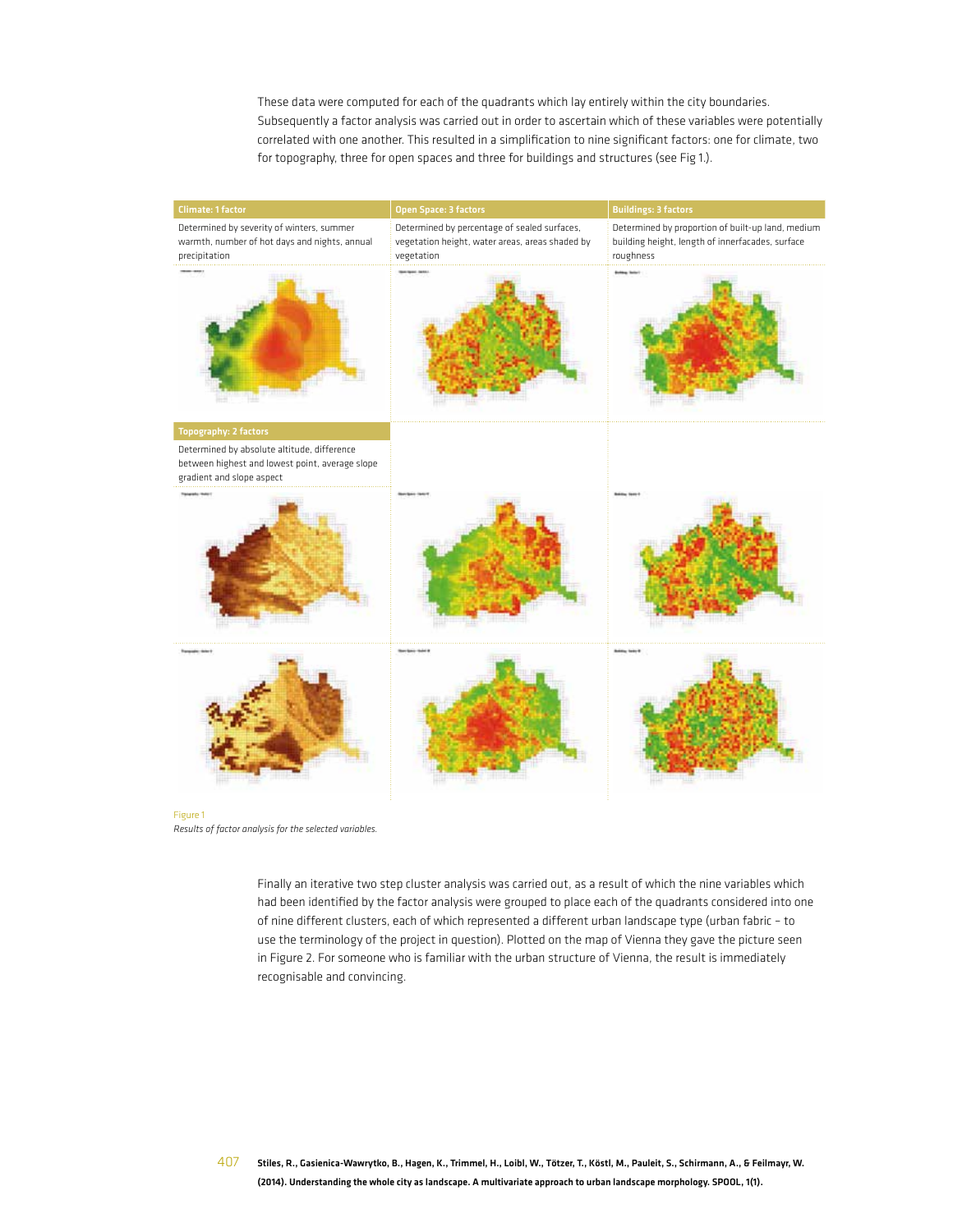#### **Urban Fabric Type**



Figure 2 *Distribution of the nine main urban landscape types identified for Vienna.*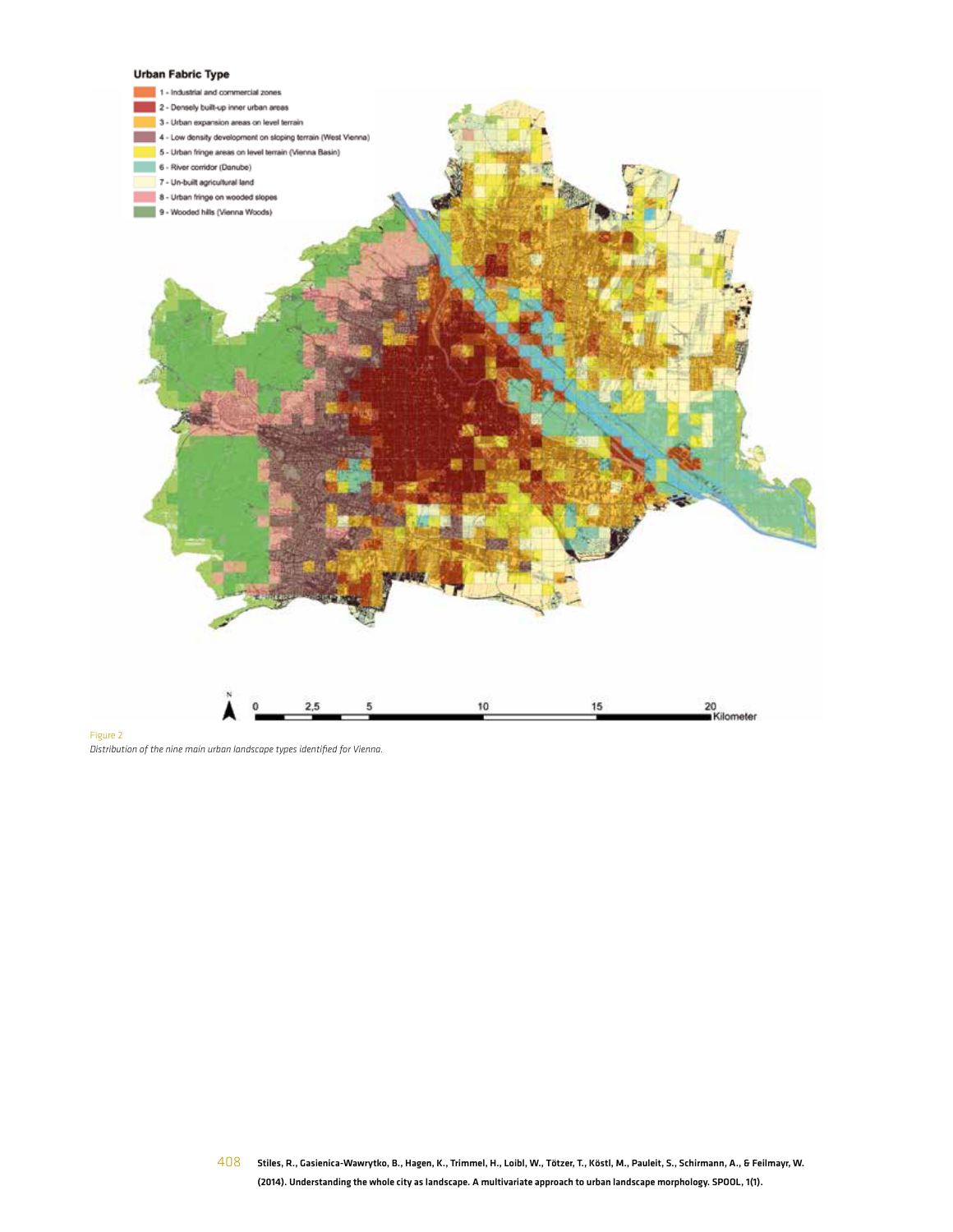### The urban structure of Vienna

The selection of attributes and variables on which the classification of the 500 x 500 m quadrants was based was done solely on an objective basis. Variables were selected to represent the factors which were felt to be those which would best reflect and influence the microclimate of the urban area. If the approach was to be convincing for a wider lay public, however, it was also important that the resulting urban landscape classes and their geographic distribution looked subjectively 'right' and appeared to reflect the overall urban morphology of the city which was familiar to its residents and politicians.

According to Article 2 of the European Landscape Convention 'Landscape means an area as perceived by people [...]' This can perhaps in part be interpreted as emphasising the importance of generating a landscape classification which is ideally broadly in tune with the overall perceptions of the general public. Vienna is a relatively compact city, which in fact has a very clear and easily recognisable 'image' in the sense of Kevin Lynch (Lynch, 1960).

The city's administrative boundaries roughly describe an ellipse broader in the east-west direction than in the north-south direction. This is cut through by the corridor of the Danube, which runs roughly from the centre of the northern boundary in a south-easterly direction, dissecting the city into two parts. To the north and east of the river lies about one third of the land area, which is broadly flat, while to the south and west of the Danube the remaining two thirds of the city include the historic core and the highland of the Vienna Woods which fringe the city along its western and north-western borders. Within this 'natural' landscape structure the development of the city has radiated out from a point close to the centroid of the city boundary, which lies to the southwest of the Danube. From there, on the southwest side of the river, the city has grown outwards in broadly concentric circles, with the oldest and densest development in the centre and increasingly low density and low rise building towards the edges. The north-east side of the Danube, which did not become part of the city until after 1918, has a different and much more patchy urban form comprising a series of former village centres interspersed with an infill of housing developments dating for the most part from the 1960s onwards. This area still has the greatest 'expansion' potential for the city and is also characterised by significant areas of remaining agricultural land, largely in the form of arable fields. Finally, the Danube corridor widens out towards the south-eastern edge of the city to form extensive riparian woodlands, which are part of the Danube National Park.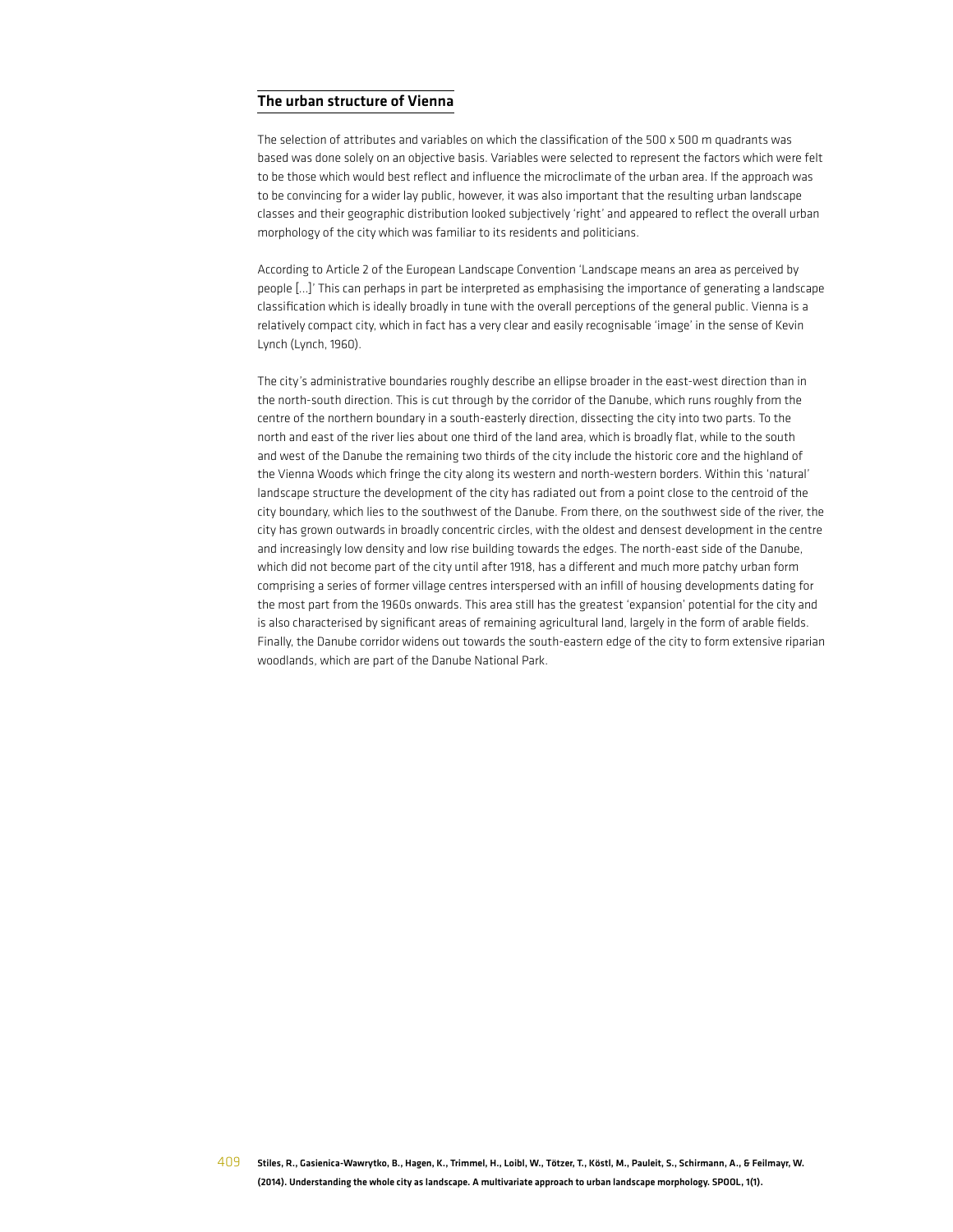#### The overall pattern of the resulting urban landscape classification (urban fabric types)

Figure 2 illustrates the outcome of the cluster analysis of the nine variables. The fact that it resulted in nine landscape types is a coincidence, but – as noted above – the way in which these nine landscape (or urban fabric) types are distributed within the boundaries of the city does indeed appear to capture the structure of the city, as described above, in a familiar and recognisable pattern. The western fringe of the Vienna Woods is clearly to be seen in the form of urban fabric type 9, coloured in green (where urban development is essentially absent), while the other main natural feature, the Danube corridor (class 6), also cuts familiarly across the city from northwest to southeast, broadening out to form the National Park in the southeast. The concentric structure of the built form is also clearly visible, with the dense urban core (class 2), picked out in dark red, grading out through brown, while the rings of less dense development can be seen as a dark brown (class 4) and a pink (class 8) band. Between these two groups of urban landscapes one can recognise three other classes whose distribution is slightly more difficult to interpret: dark orange (class 1), scattered broadly around the main urban core, pale orange (class 3), more recently built up areas to the east of the Danube, and to the south of the urban core, yellow (class 5), individual areas on the edges of this newer development; and finally the beige quadrants (class 7) represent the remaining areas of broadly open agricultural land to the east and south of the city.

While this pattern provided a good reflection of the familiar urban structure, and the granularity of the 25 ha quadrants respects the distribution of the landscape (urban morphology) types in an acceptable manner, it was felt that there was perhaps scope for further refinement in the context of three of the classes identified. As a result a second cluster analysis using the same method, preceded by a factor analysis, was undertaken on the three classes in question. The inner urban core (class 2), accounting for some 10% of the overall area of the city, appeared to have a coverage of an area which in fact was felt to be more heterogeneous in terms of its built form and open space patterns, than the classification currently suggested. The relatively diffuse area (class 3), broadly representing the more recent post-war development across the Danube and to the south of the old urban core, accounted for some 19% of the city, and also appeared to be a candidate for further refinement, as did the overall smaller but also diverse Danube corridor class (11% of the city), which included both the river corridor itself as well as parts of the surrounding land.

The results of this further analysis are shown in Figure 3, and the nine new sub-classes generating clearly indicate that the further subdivision of these three urban fabric types also results in a better resolution of the structure of the urban landscape. Two of these classes: 2 (urban core) and 3 (post-war development), were also seen as representing the more critical areas of the city in terms of the potential impacts of climate change, both from the point of view of the density of their built structure and, partly as a consequence, the number of residents likely to be affected. The former class 2 was broken down into sub-classes 2a, 2b and 2c. Sub-class 2a corresponded to the dense perimeter block development of the late 19th century on sloping terrain, sub-class 2b identified less dense areas of development with more open space mainly to the north and south of the main urban core, while sub-class 2c was left as representing the historic old city centre with its mediaeval street pattern. Class 3 was further refined to distinguish the main areas of post-war new development to the east and the south of the old city (3a), as well as older former village centres within this (3b) and some scattered quadrants west of the Danube with single family homes on the slopes of the Vienna Woods (3c). The last class subjected to the secondary cluster analysis, the landscapes of the Danube corridor, was able to be sub-divided clearly into two main well-recognisable sub-classes and a third which was harder to characterise and which accounted for only 10% of the cluster. The two main sub-classes (each accounting for more than 40% of the area) comprised the riparian woodlands of the National Park (6a - the 'Lobau'), and the meadows to the west of the Danube (6c - the 'Prater').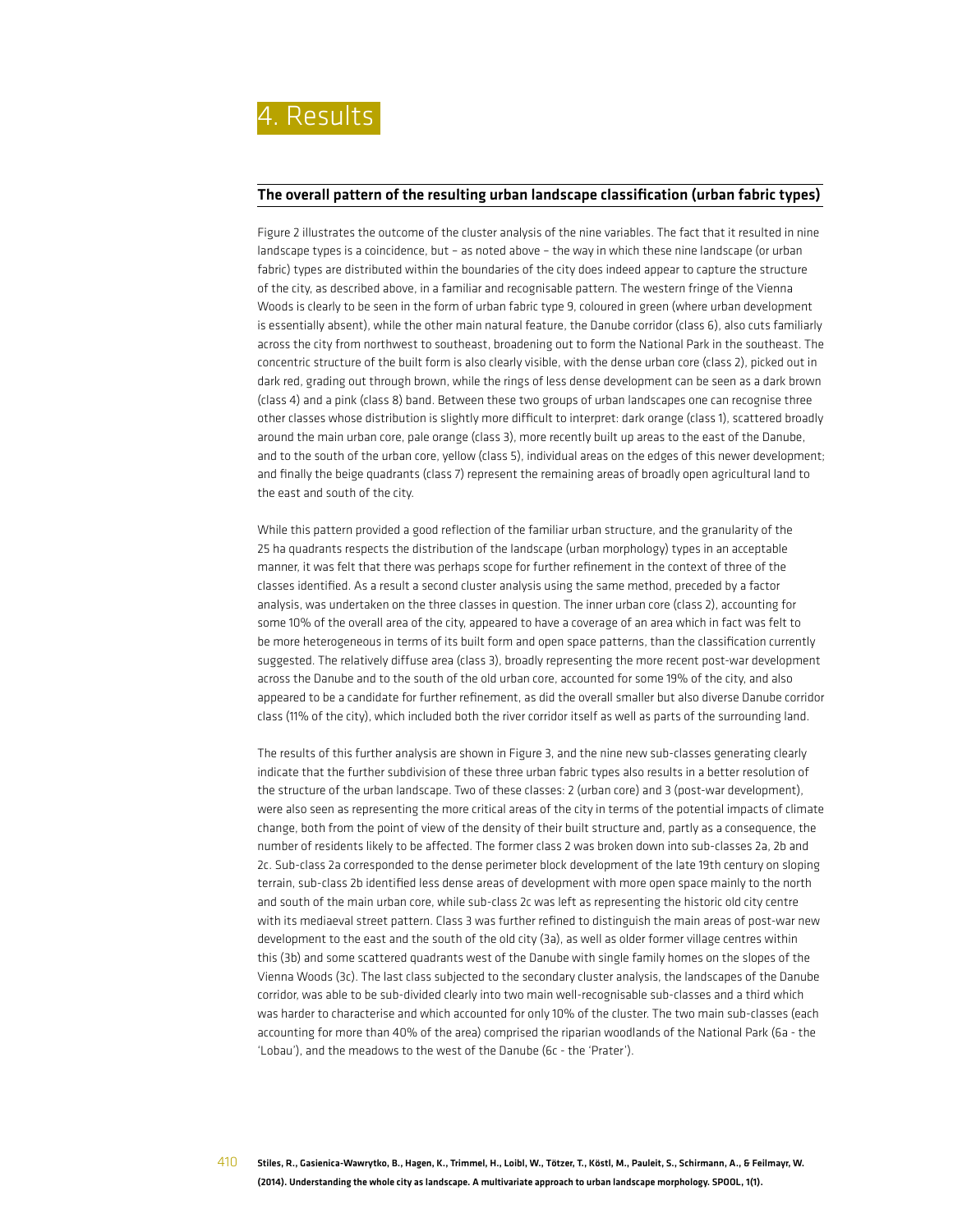

Figure 3 *Further sub-division of urban landscape types 2, 3 and 6*

Thus at the level of the city as a whole, the pattern of landscape types (urban fabric types) resulting from the classification was the outcome of a multivariate statistical procedure which aggregated the data felt to be objectively important to provide the best reflection of the factors likely to influence the urban climate. At the same time, however, the resulting pattern also presented a subjectively plausible representation of the widely perceived structure of Vienna's urban landscape. The next phase of the study was to look 'within' the individual urban fabric types and to characterise them in terms of their typical urban fabric and open space patterns.

#### Characterising the urban landscape types as a basis for simulating the microclimate

Generating an urban landscape typology is, of course, not an end in itself, but a means of better understanding various aspects of the way in which the urban landscape functions. As mentioned above, the purpose of generating the nine urban fabric types and the nine sub-types in the context of this project, 'Urban Fabric and Microclimate', was to provide a basis for considering both their existing and potential performance in microclimatic terms. This is being undertaken using the ENVI\_met software package, developed by Michael Bruse and his team at the University of Mainz (Bruse, 2004). It is not proposed to go into this issue in detail here, except to demonstrate the way in which typical example quadrants of the main urban fabric (landscape) types have been identified and used to model their microclimatic characteristics.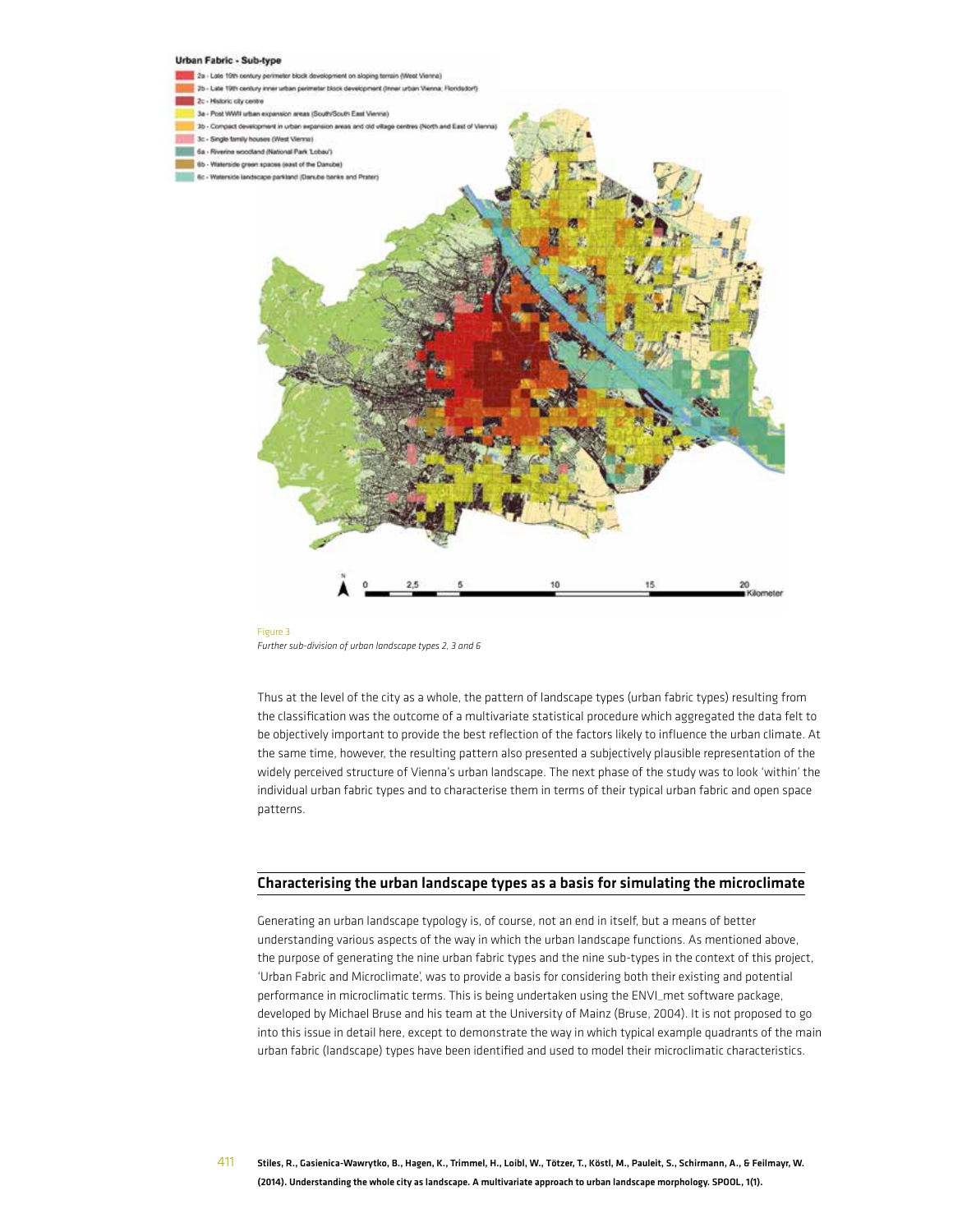The first step was to take the whole population of the urban landscape (fabric) types regarded as having both the most potential problems with regard to climate change and the most potential for its amelioration, and to identify 'typical' individual quadrants in each case. This was followed with a series of simulations of different aspects, both the current microclimatic conditions, including wind speed, potential air temperature, mean radiant temperature and relative humidity, as well as the perceived thermal comfort (predicted mean vote - PMV). These were modelled both for the status quo situation as well as for the evaluation of the potential impacts of a range of possible amelioration measures (see Figure 4).







Figure 4 *Microclimate simulations for a sample quadrant from landscape sub-class 2b.*

> To identify a sample of 'typical' examples from each of the key urban fabric classes, a series of random samples were selected from each of the classes in question, the number of which depended on the overall proportion of each class within the urban landscape as a whole. These were then described in terms of their characteristic open space structure, with reference to GIS-information from a number of datasets that had not previously been available at the time the urban fabric (landscape) types had been generated. These datasets related to the actual land use, biotope monitoring data and the detailed topographic plan of the city. This information was coordinated with the corresponding aerial photographs, and a series of six examples of urban fabric (landscape) types were selected, which represented two of the main urban landscape types and four of the sub-types (see Figure 5).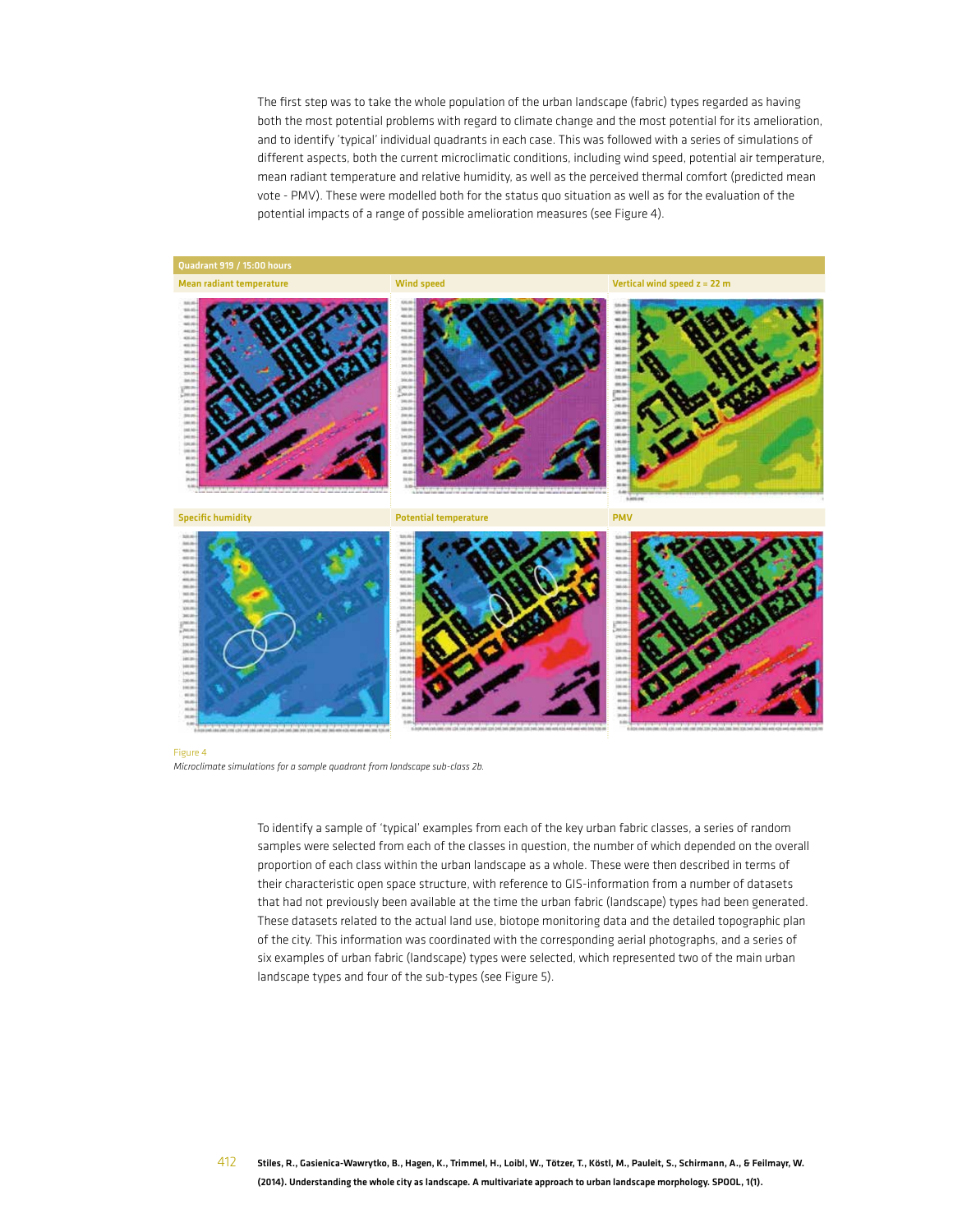

*Selected 'typical' quadrants representing two urban fabric types and four sub-types.*

A total of 15 open space structures were identified across the six sample quadrants. These were found to occur in characteristic amounts and combinations in each of the urban fabric types represented by the selected sample quadrants. Having simulated a range of status quo microclimate conditions for the six typical examples of the urban landscape types identified, a series of specific micro-climatic amelioration measures were then proposed for each of the urban landscape types in question and their impacts were again simulated using ENVI\_met. The measures concerned included different combinations of strategic tree planting in particular streets which had been identified as critical, the retrofitting of green roofs, as well as measures to reduce the areas of sealed surface within important areas, and to increase the vegetation cover in inner courtyards. An example of the approach taken is illustrated in Figure 6.

On the basis of the results of the simulations, specific packages of micro-climatic amelioration measures were proposed for the six urban landscape types investigated; each set of measures was prioritised and tailored to the specific conditions represented by the landscape types in question. As the urban landscape typology rather than the micro-climatic aspects of the study are the main focus of this paper, the proposed amelioration measures will not be elaborated upon in more detail here. Instead, it can be instructive to reflect critically on how effective the approach has been and to consider what future improvements may be valuable.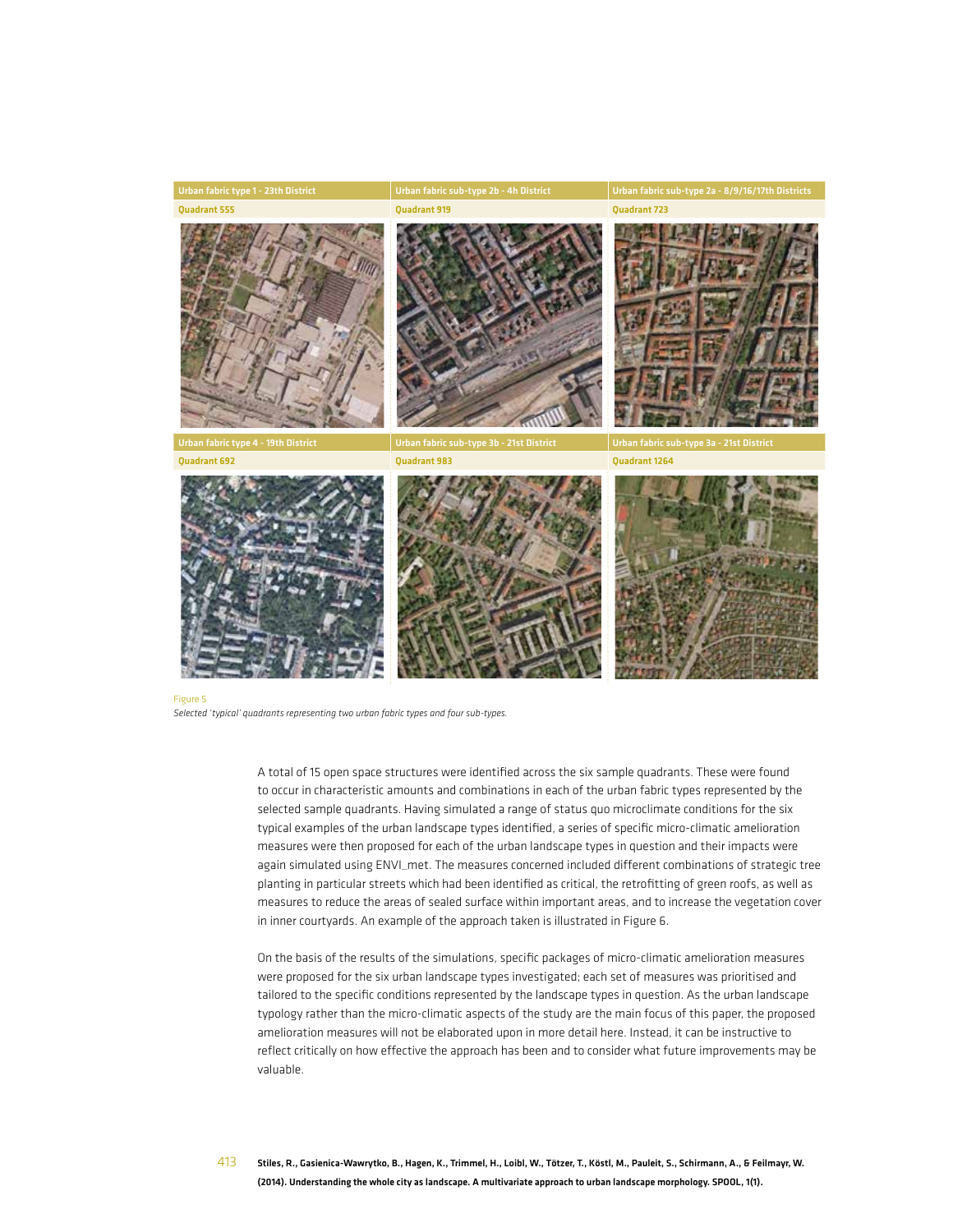#### Aerial photo **Noteworthy existing issues** ENVI-MET Input file

#### • Hernalser Gürtel (central boulevard) cooler than the surroundings despite its extreme width

- Higher relative humidity in areas of unsealed surfaces or vegetated courtyards
- Inner courtyards of the perimeter block development with limited areas of sealed surfaces are effective as cooling areas
- Closed courtyards with sealed surfaces heat up significantly (e.g. School courtyard to the east of the Gürtel)
- Streets running East-West cause the greatest problems during the hottest part of the day



#### Figure 6

*Input data for simulation of different climate change amelioration measures.*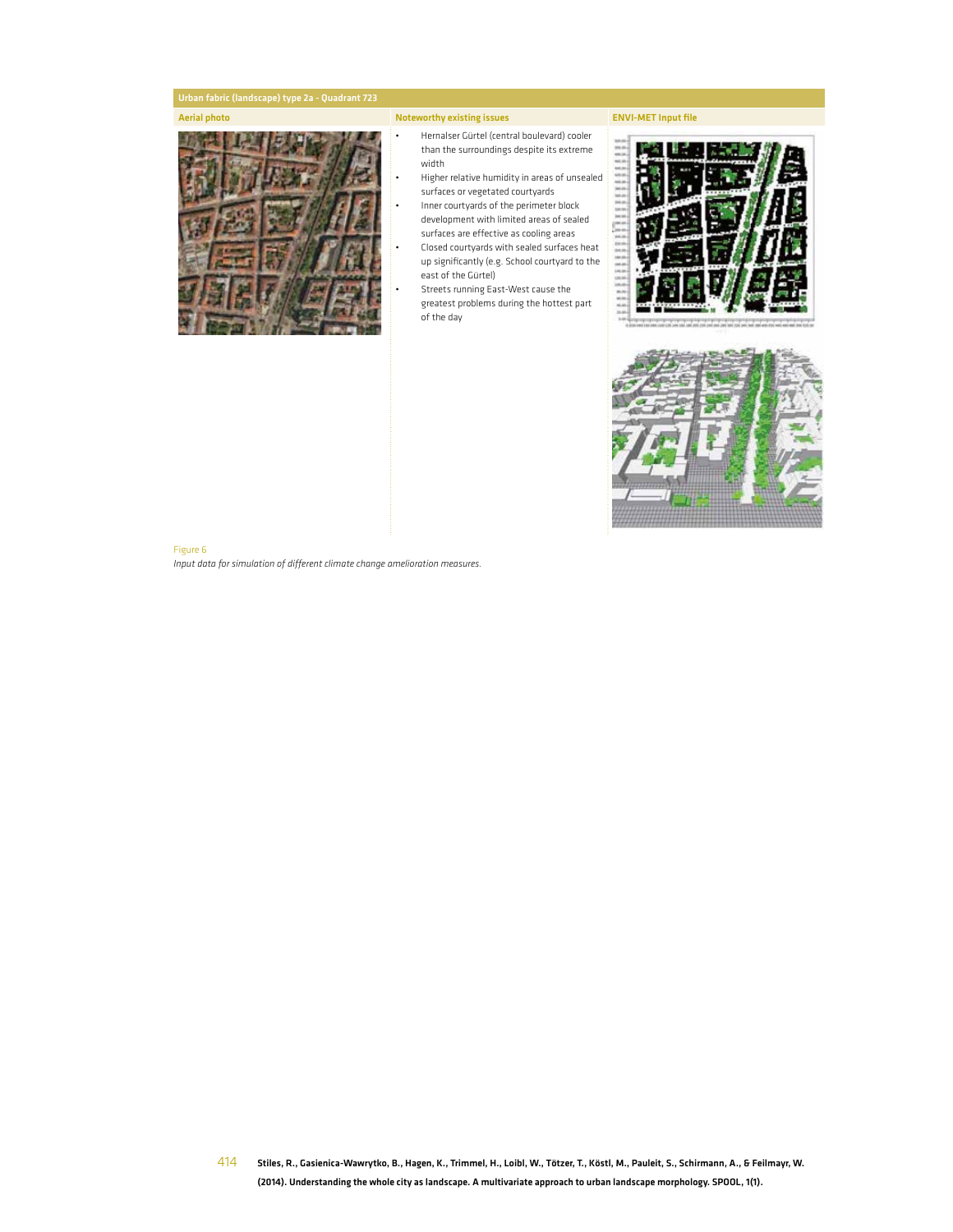# 5. Discussion and outlook: Structure and function of the urban landscape

There is an implicit assumption behind the work of all planners and designers: this is not that 'form follows function' in the words of Mies van der Rohe, but that 'structure enables and indeed promotes function'. The ultimate goal of all planners and designers is, of course, to optimise the long term functioning of the environment, but they only have indirect means to pursue this goal by adjusting the structure (design, configuration, spatial organisation etc.). This suggests that in constructing an approach to define urban landscape typologies that seek to meet multi-purpose objectives, it might be preferable to separate factors which are relevant from a structural point of view from those influencing the wide range of functions that the urban landscape can potentially carry out.

The basis for the generation of the urban landscape typology that has been presented here, took the form of a hybrid between more general aspects of structure (e.g. buildings and structures and topography) and specific aspects of function in relation to variables relating to urban microclimate (e.g. annual precipitation, severity of winters). Despite this, the resulting urban landscape typology is one which seems to closely reflect the perceived morphology of the city.

The close relationship between the urban landscape (fabric) typology generated and wider characteristics of the urban landscape which were not initially used to generate the typology was illustrated by the way in which the selected 'typical' quadrants, that were chosen to represent the six landscape types to be investigated further, could also be described in terms of other characteristic open space features, such as different types of streets, courtyards, squares and green spaces, as well as other open areas including railway corridors and agricultural land. By making use of additional data sets that provided information on both vegetation types and on the general topographical features of the city, it was possible to identify combinations of types of open space and vegetation patterns which were typical for the urban landscape (fabric) types in question, thereby suggesting that the urban landscape types can also have a predictive potential. This also opens up the future possibility of this and other relevant information being integrated into the process of generating the initial landscape typology, which in turn begs the question as to what form such 'relevant' information might take.

Given the relationship between landscape structure and function alluded to above, any approach which aims to further develop and improve upon the typology described here, would ideally focus on identifying urban morphological features, represented by combinations of indicators for built structure and open space patterns, which can act as proxies for a much broader range of possible urban landscape functions than just those of influencing the urban (micro)climate considered here. Three broad groups of urban landscape functions can be identified: social and societal, structural and symbolic and biological and ecological. Ameliorating the micro-climate belongs to the last group, but – depending on how one breaks them down – it can be regarded as only one of some 12 possible functions, ranging from stormwater management and facilitating social contact to establishing a sense of place sense of place (Stiles, 2010). It can be surmised that many of these at least, might be represented by urban morphological proxies as expressed by characteristics of built structure and open spaces. This will in turn define the need to both identify these wider functions and to operationalise them in terms of possible elements of the urban landscape structure which can help to enable and promote them.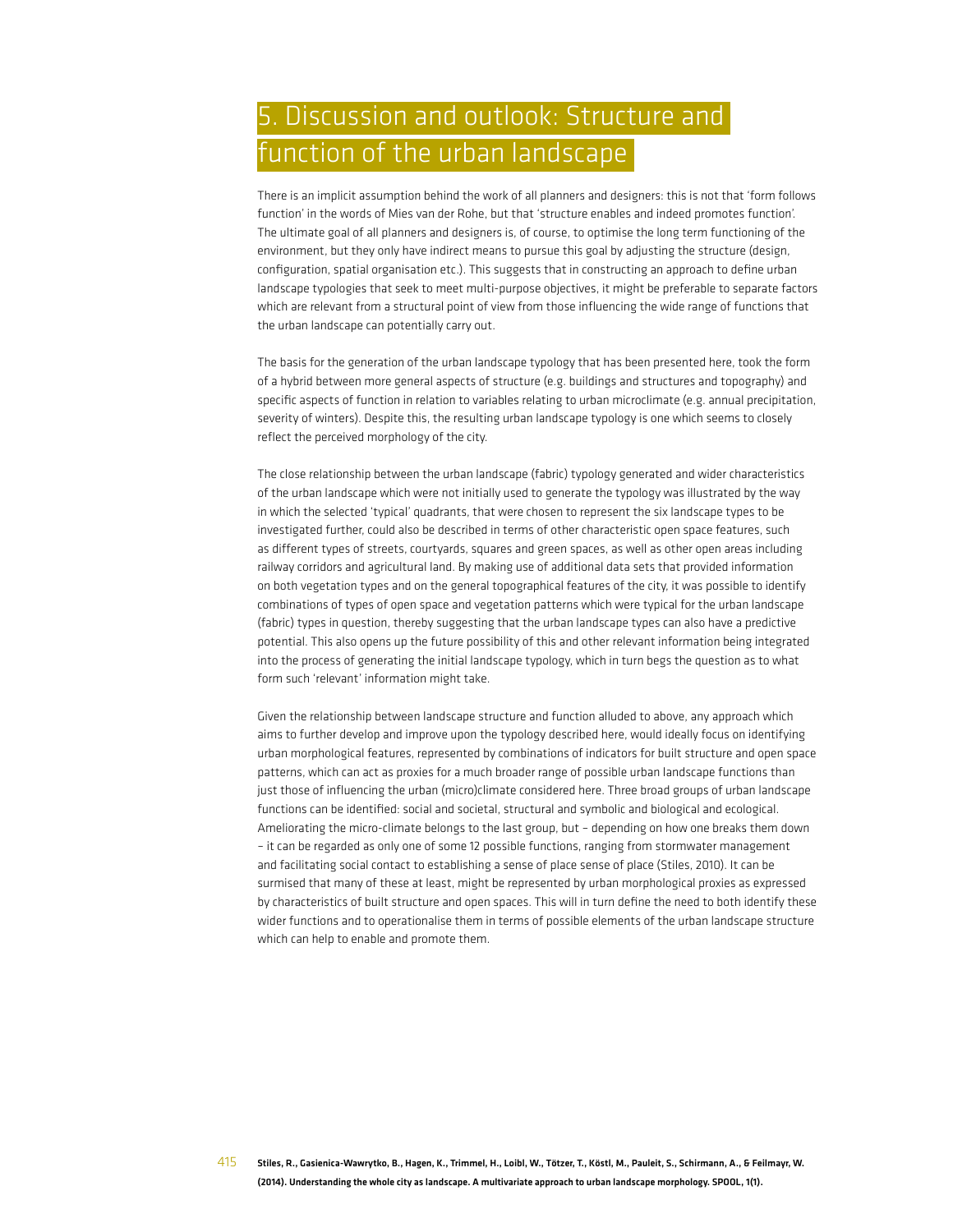# 6. Conclusions

The authors place the outcomes of the 'Urban Fabric and Microclimate Response' project in the framework of the European Landscape convention. By doing so, they stress the need for a new approach for the development of typologies that describe cities as urban landscapes. The typology that was developed in the 'Urban Fabric and Microclimate Response' project should be read as such a new urban landscape typology. It considers a large number of indicators including aspects of climate as well as topography, built-up area and open space.

Data feeding these indicators was gathered for quadrants of 500 x 500 metres in the Austrian city of Vienna. A multivariate statistical procedure was used to treat the data. This resulted in a pattern of nine urban landscape types. The outcome provides the best reflection of the factors likely to influence the urban climate. At the same time the pattern presents a subjectively plausible representation of the widely perceived structure of Vienna's urban landscape.

A range of microclimate conditions was simulated for typical examples of the Vienna urban landscape types. Based on this a series of specific micro-climatic amelioration measures were then proposed for each of the urban landscape types in question and their impacts were again simulated using ENVI\_met. On the basis of the results of the simulations, specific packages of micro-climatic amelioration measures were proposed for the six urban landscape types investigated; each set of measures was prioritised and tailored to the specific conditions represented by the landscape types in question.

One important finding was that the microclimate conditions showed a high level of variation between the different urban fabric types but also within individual quadrants across relatively small distances.

While the approach that was developed in the 'Urban Fabric and Microclimate Response' project has been successful and has both met the needs of providing the basis for microclimatic simulations as well as what may be seen as a proof of concept of generating an urban landscape typology, it also leaves open considerable potential for refining the approach to the generation of more 'general purpose' urban landscape typologies based on the morphological structure of the urban landscape.

Finally, if this potential is to be realised to the full extent, then it is important that the typologies identified are not just the result of 'local' patterns, but types which can be recognised within a larger context, and ideally with international validity.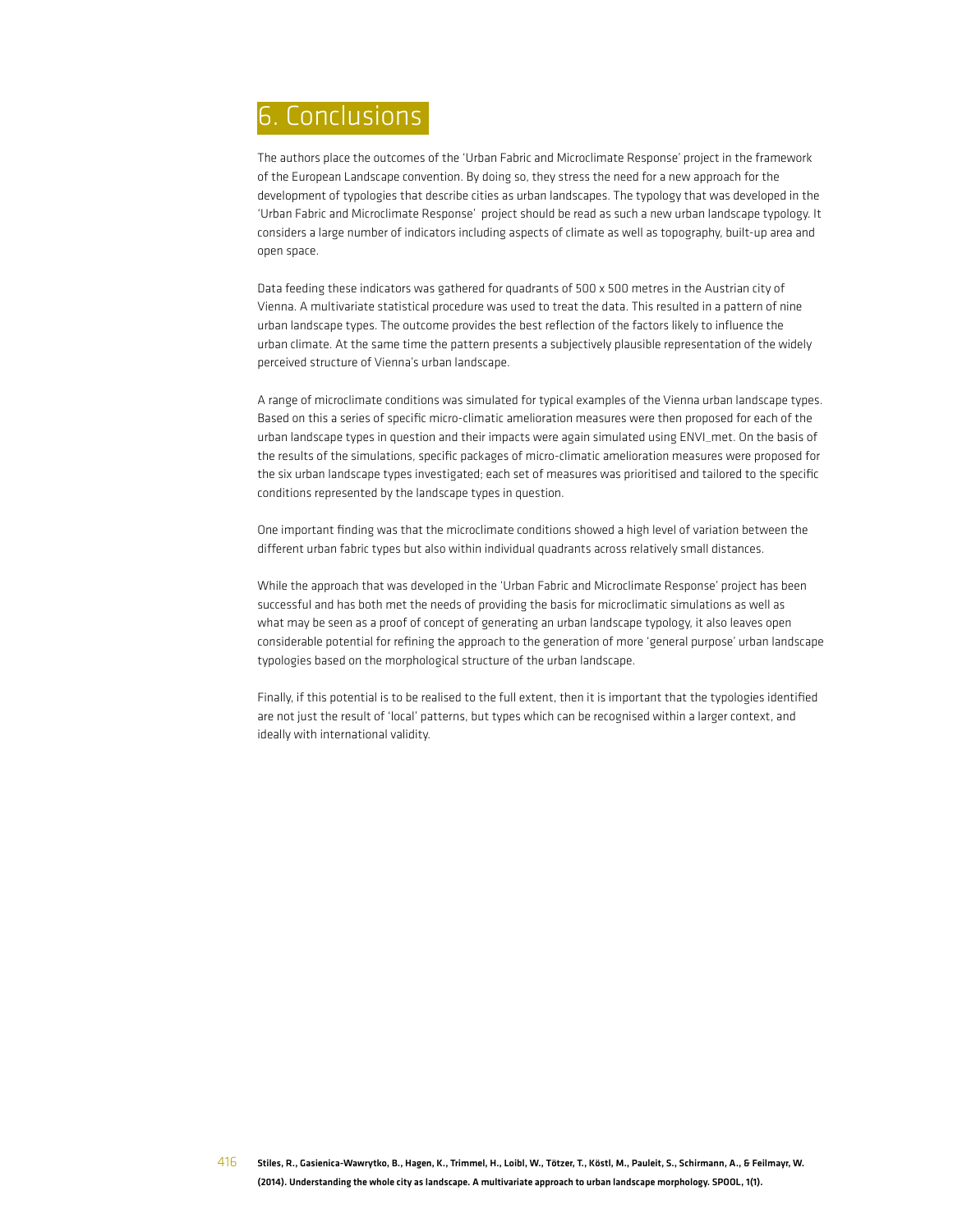#### References

Berlin. (2002). Environmental Atlas. Berlin: Senate Department for Urban Development and the Environment. Retrieved from: http://www. stadtentwicklung.berlin.de/umwelt/umweltatlas/edua\_index.shtml

Braun-Blanquet, J. (1932). Plant Sociology. The study of plant communities. New York, NY and London, United Kingdom: McGraw-Hill. Breckle, S. W. (2002). Walter's vegetation of the earth: the ecological systems of the geo-biosphere (p. 527). Berlin, Germany: Springer. Bruse, M. (2004). ENVI-met 3.0: updated model overview. University of Bochum. Retrieved from: www.envi-met.com.

Bunce, R. G. H., Barr, C. J., Clarke, R. T., Howard, D. C., & Lane, A. M. J. (1996). ITE Merlewood land classification of Great Britain. Journal of Biogeography, 23(5), 625-634.

Council of Europe. (2000). Council of Europe (2000a) European Landscape Convention, Florence (20.X.2000. ETS No. 176.). Strasbourg, France: Council of Europe. Retrieved from: http://conventions.coe.int/Treaty/en/Treaties/Html/176.htm

ESPON. (2007). ESPON Project 1.4.3, Study on Urban Functions (Final Report March 2007). Luxembourg, Luxembourg: ESPON. Retrieved from: http://www.espon.eu/export/sites/default/Documents/Projects/ESPON2006Projects/StudiesScientificSupportProjects/ UrbanFunctions/fr-1.4.3\_April2007-final.pdf

European Environment Agency. (2006). Urban morphological zones 2006. Copenhagen, Denmark: European Environment Agency (EEA). Retrieved from: http://www.eea.europa.eu/data-and-maps/data/urban-morphological-zones-2006

Lynch, K. (1960). The image of the city (Vol. 11). Cambridge, MA: MIT Press.

Mücher, C. A., Bunce, R. G. H., Jongman, R. H. G., Klijn, J. A., Koomen, A., Metzger, M. J., & Wascher, D. M. (2003). Identification and characterisation of environments and landscapes in Europe (Alterra report 832). Wageningen, Netherlands: Alterra.

Pauleit S., Breuste J.H. (2011). Land use and surface cover as urban ecological indicators. In J. Niemelä (Ed.), Handbook of Urban Ecology (pp. 19-30). Oxford, United Kingdom: Oxford University Press.

Shane, G. (2006). 'The emergence of landscape urbanism', In: Waldheim, C., The Landscape Urbanism Reader. New York, NY: Princeton Architectural Press.

Stiles, R. (2010). Joint Strategy: A Guideline for Making Space (UrbSpace project). Retrieved from: http://www.central2013.eu/fileadmin/ user\_upload/Downloads/outputlib/Urbspace\_Guideline\_for\_makingSpace.pdf

Stiles, R., Gasienica-Wawrytko, B., Hagen, K., Trimmel, H., Loibl, W., Köstl, M., et al. (2014). Urban fabric types and microclimate response – assessment and design improvement. Final Report (Summery Report). Vienna, Austria: TU Wien. Retrieved from: http://urbanfabric. tuwien.ac.at/documents/\_SummaryReport.pdf

Swanwick, C. (2002). Landscape Character Assessment. Guidance for England and Scotland. Edinburgh, UK: Scottish Natural Heritage & Cheltenham, United Kingdom: The Countryside Agency.

Thompson, I.H. (2012). Ten Tenets and Six Questions for Landscape Urbanism. Landscape Research 37(1), 7-26. Waldheim, C. (Ed.). (2006). The Landscape Urbanism Reader. New York, NY: Princeton Architectural Press.